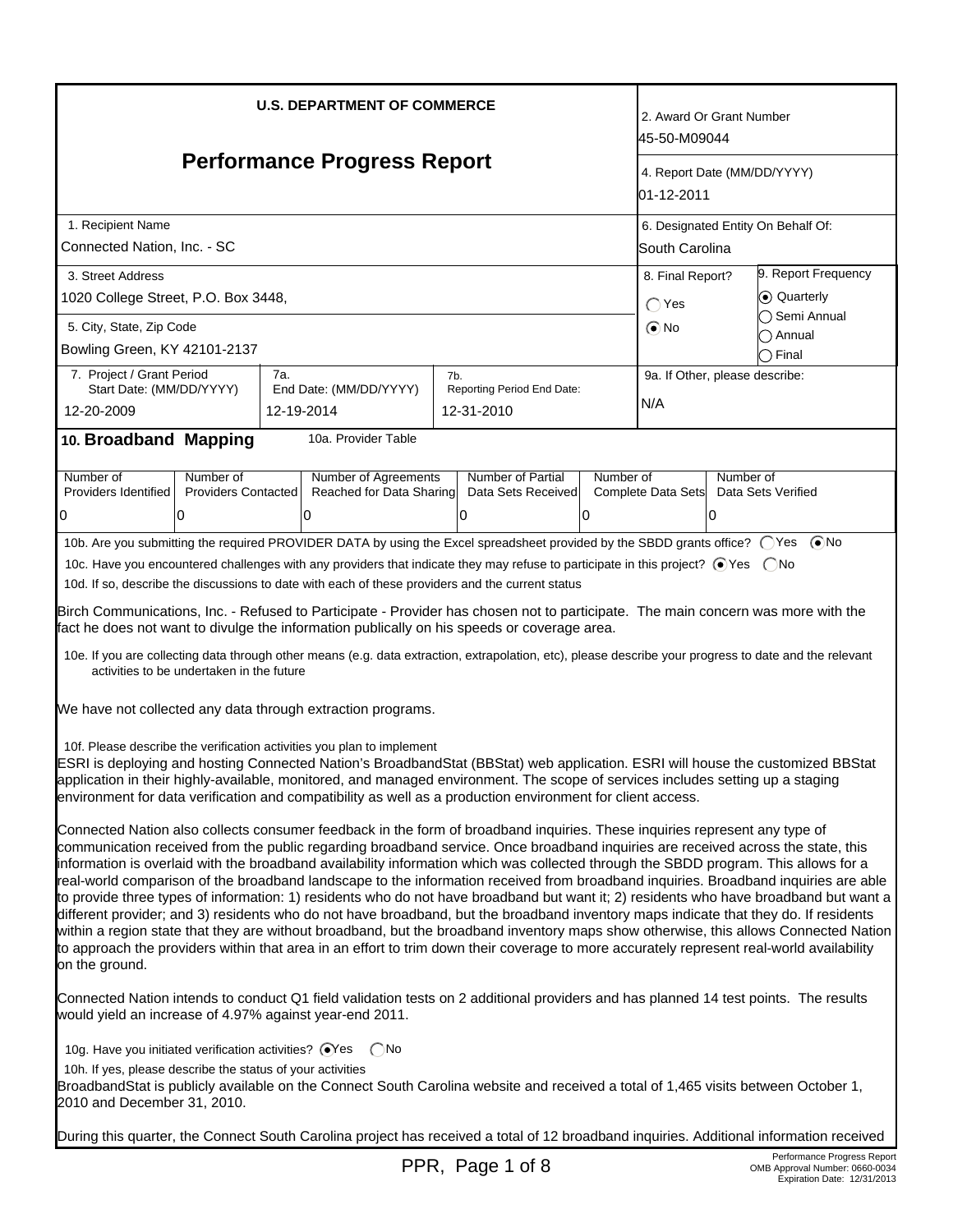through e-mail from consumers that can also be used for verification purposes totaled 3 for this quarter. Connected Nation focused on both data acquisition and data validation. In many instances, this required on-site visits with the providers in order to demonstrate and explain data validation techniques. To date, Connected Nation has completed in-the-field validation on 19 (out of 49) companies and/or 38.78% of the broadband provider universe. Eighty-two test points were selected (29 tests having occurred in Q4) in order to gauge the accuracy of data submitted for fixed and mobile wireless, WiMAX, cable modem, DSL, and FTTx technologies.

Spectrum analysis testing confirmed broadband operations in the 700 MHz, 800 MHz, 900 MHz, 2400 MHz, 5700 MHz, and other frequency bands, coordinates for above ground facilities were confirmed using either a Garmin eTrex Summit GPS unit or Microsoft Street & Trips (GPS enabled), speed tests were conducted using smart phones, WiMAX cards, mobile air cards, and DSL and cable modems (when available).

10i. If verification activities have not been initiated please provide a projected time line for beginning and completing such activities

N/A

# **Staffing**

10j. How many jobs have been created or retained as a result of this project? 2.84

Connected Nation has numerous staff working on this project, some at only a small percentage of their time. This approach is beneficial to the project in various ways: some staff provide necessary project support, many staff work together utilizing a team approach, and others are subject matter experts in their respective areas and by leveraging their expertise the project benefits by their knowledge and skills without the necessity of supporting a more expensive full-time resource.

10k. Is the project currently fully staffed?  $\bigcirc$  Yes  $\bigcirc$  No

10l. If no, please explain how any lack of staffing may impact the project's time line and when the project will be fully staffed

N/A

10m. When fully staffed, how many full-time equivalent (FTE) jobs do you expect to create or retain as a result of this project?

2.84

10n. Staffing Table

| Job Title                          | FTE %        | Date of Hire |
|------------------------------------|--------------|--------------|
| <b>Associate Counsel</b>           | 2            | 09/14/2009   |
| <b>Business Programmer Analyst</b> | $\mathbf{1}$ | 04/02/2007   |
| CAI Data Analyst                   | 5            | 03/24/2009   |
| CAI Data Manager                   | 2            | 08/09/2010   |
| <b>ETS Analyst</b>                 | $\mathbf{1}$ | 08/03/2009   |
| <b>ETS Analyst</b>                 | 3            | 11/01/2007   |
| <b>ETS Analyst</b>                 | 9            | 08/24/2009   |
| <b>ETS Manager</b>                 | 5            | 07/01/2007   |
| ETS Sr. Analyst                    | 4            | 02/18/2010   |
| <b>General Counsel</b>             | 5            | 01/01/2007   |
| <b>GIS Analyst</b>                 | 19           | 09/17/2007   |
| <b>GIS Intern</b>                  | 2            | 04/01/2010   |
| <b>GIS Services Manager</b>        | 4            | 05/15/2007   |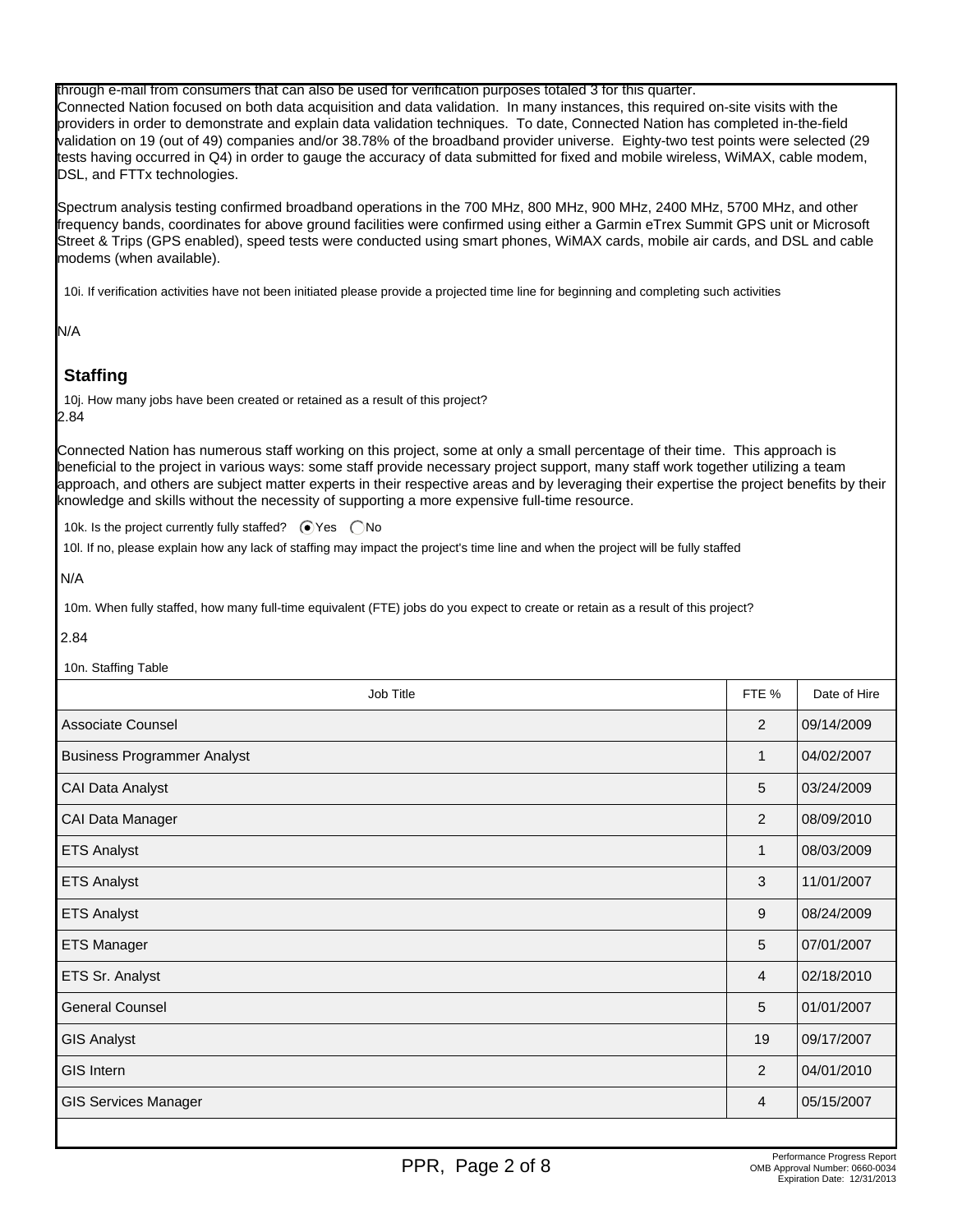| Outreach & Awareness Manager                                                                                                             |                                                                                                                                                                                  |                |  |                   |                |  | $\overline{7}$ |              | 03/24/2009        |
|------------------------------------------------------------------------------------------------------------------------------------------|----------------------------------------------------------------------------------------------------------------------------------------------------------------------------------|----------------|--|-------------------|----------------|--|----------------|--------------|-------------------|
| Outreach & Awareness Specialist                                                                                                          |                                                                                                                                                                                  |                |  |                   |                |  |                | $\mathbf{1}$ | 10/01/2007        |
| Outreach & Awareness Specialist                                                                                                          |                                                                                                                                                                                  |                |  |                   |                |  |                | $\mathbf{1}$ | 01/04/2010        |
| Outreach & Awareness Specialist                                                                                                          |                                                                                                                                                                                  |                |  |                   |                |  |                | 5            | 01/04/2010        |
| Outreach & Awareness Specialist                                                                                                          |                                                                                                                                                                                  |                |  |                   |                |  |                |              | 02/02/2009        |
| Outreach & Awareness Specialist                                                                                                          |                                                                                                                                                                                  |                |  |                   |                |  | 18             |              | 01/03/2010        |
| Project Coordinator                                                                                                                      |                                                                                                                                                                                  |                |  |                   |                |  | 2              |              | 04/01/2005        |
| Project Management Director                                                                                                              |                                                                                                                                                                                  |                |  |                   |                |  | 1              |              | 12/20/2004        |
| Project Manager                                                                                                                          |                                                                                                                                                                                  |                |  |                   |                |  | $\overline{7}$ |              | 01/14/2008        |
| Project Manager                                                                                                                          |                                                                                                                                                                                  |                |  |                   |                |  | $\overline{2}$ |              | 08/20/2007        |
| Project Manager                                                                                                                          |                                                                                                                                                                                  |                |  |                   |                |  | 2              |              | 03/16/2010        |
| Project Manager                                                                                                                          |                                                                                                                                                                                  |                |  |                   |                |  | 5              |              | 01/14/2008        |
| Project Manager                                                                                                                          |                                                                                                                                                                                  |                |  |                   |                |  | 34             |              | 12/16/2009        |
| <b>Provider Relations Manager</b>                                                                                                        |                                                                                                                                                                                  |                |  |                   |                |  | 7              |              | 02/17/2005        |
| <b>Provider Relations Specialist</b>                                                                                                     |                                                                                                                                                                                  |                |  |                   |                |  | 3              |              | 11/03/2009        |
|                                                                                                                                          | Research & GIS Analyst                                                                                                                                                           |                |  |                   |                |  |                |              | 05/14/2007        |
| Research Analyst                                                                                                                         |                                                                                                                                                                                  |                |  |                   |                |  | 5              |              | 02/01/2010        |
| <b>Research Analyst</b>                                                                                                                  |                                                                                                                                                                                  |                |  |                   |                |  |                |              | 06/01/2009        |
| Research Manager                                                                                                                         |                                                                                                                                                                                  |                |  |                   |                |  | 4              |              | 05/14/2007        |
| <b>State Services Manager</b>                                                                                                            |                                                                                                                                                                                  |                |  |                   |                |  | 4              |              | 07/01/2007        |
| <b>State Services Specialist</b>                                                                                                         |                                                                                                                                                                                  |                |  |                   |                |  | 41             |              | 02/02/2009        |
| State Services Sr. Specialist                                                                                                            |                                                                                                                                                                                  |                |  |                   |                |  | 19             |              | 12/20/2009        |
| Research Analyst                                                                                                                         |                                                                                                                                                                                  |                |  |                   |                |  | $\mathbf{1}$   |              | 03/22/2010        |
|                                                                                                                                          |                                                                                                                                                                                  | <b>Add Row</b> |  | <b>Remove Row</b> |                |  |                |              |                   |
| <b>Sub Contracts</b>                                                                                                                     |                                                                                                                                                                                  |                |  |                   |                |  |                |              |                   |
| Name of Subcontractor                                                                                                                    | 10o. Subcontracts Table<br>Contract<br><b>RFP Issued</b><br>Purpose of Subcontract<br><b>Start Date</b><br><b>Federal Funds</b><br>Executed<br><b>End Date</b><br>(Y/N)<br>(Y/N) |                |  |                   |                |  |                |              |                   |
| <b>Throughbred Research</b><br>Group                                                                                                     | Research Surveys<br>Υ<br>Υ<br>02/09/2010<br>02/08/2012<br>87,350                                                                                                                 |                |  |                   |                |  |                | 0            |                   |
| Contract Labor                                                                                                                           | Contract Labor<br>Y<br>N<br>12/20/2009<br>12/19/2014<br>506,111                                                                                                                  |                |  |                   |                |  |                | 106,883      |                   |
| <b>ESRI</b><br>Υ<br>Hosting<br>Ν<br>02/03/2010<br>02/02/2012<br>38,683                                                                   |                                                                                                                                                                                  |                |  |                   |                |  |                |              |                   |
|                                                                                                                                          |                                                                                                                                                                                  |                |  |                   | <b>Add Row</b> |  |                |              | <b>Remove Row</b> |
| <b>Funding</b><br>10p. How much Federal funding has been expended as of the end of the last quarter? \$645,663<br>10q. How much Remains? |                                                                                                                                                                                  |                |  |                   |                |  |                |              |                   |
|                                                                                                                                          |                                                                                                                                                                                  |                |  |                   |                |  |                |              | \$3,334,169       |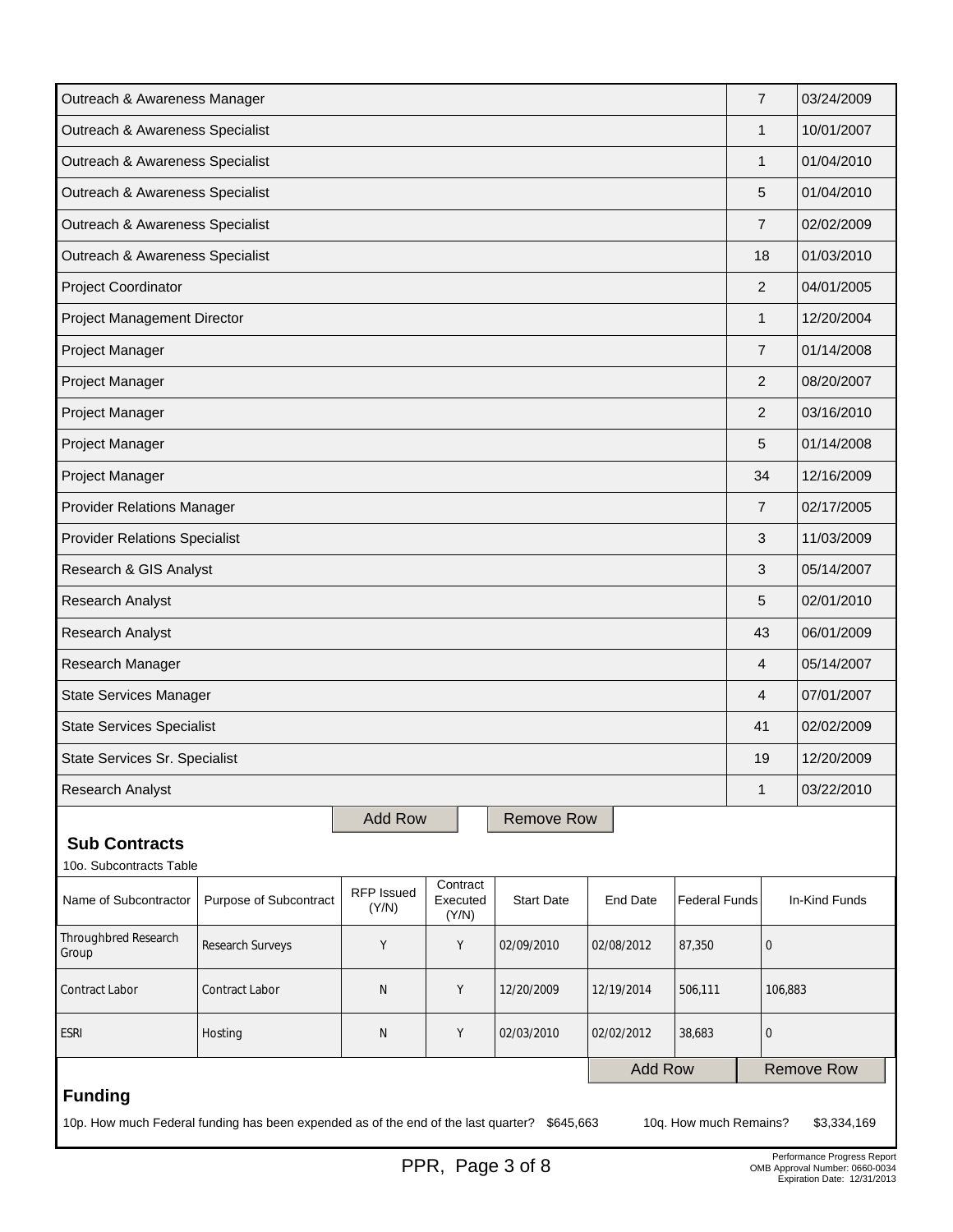10r. How much matching funds have been expended as of the end of last quarter? \$138,810 10s. How much Remains? \$891,857 10t. Budget Worksheet

| TUT. BUDGET WORKSNEET            |                                    |                     |                        |                                     |                                   |                                |
|----------------------------------|------------------------------------|---------------------|------------------------|-------------------------------------|-----------------------------------|--------------------------------|
| <b>Mapping Budget Element</b>    | Federal<br><b>Funds</b><br>Granted | Proposed<br>In-Kind | Total<br><b>Budget</b> | Federal<br><b>Funds</b><br>Expended | <b>Matching Funds</b><br>Expended | <b>Total Funds</b><br>Expended |
| <b>Personal Salaries</b>         | \$1,199,434                        | \$123,752           | \$1,323,186            | \$154,416                           | \$37,996                          | \$192,412                      |
| <b>Personnel Fringe Benefits</b> | \$257,278                          | \$32,004            | \$289,282              | \$31,505                            | \$8,452                           | \$39,957                       |
| Travel                           | \$157,557                          | \$0                 | \$157,557              | \$24,086                            | \$94                              | \$24,180                       |
| Equipment                        | \$139,143                          | \$0                 | \$139,143              | \$65,195                            | \$0                               | \$65,195                       |
| Materials / Supplies             | \$50,350                           | \$0                 | \$50,350               | \$14,973                            | \$0                               | \$14,973                       |
| <b>Subcontracts Total</b>        | \$891,457                          | \$106,883           | \$998,340              | \$142,086                           | \$32,856                          | \$174,942                      |
| Subcontract #1                   | \$321,347                          | \$0                 | \$321,347              | \$43,675                            | \$0                               | \$43,675                       |
| Subcontract #2                   | \$506,111                          | \$106,883           | \$612,994              | \$86,713                            | \$32,856                          | \$119,569                      |
| Subcontract #3                   | \$25,316                           | \$0                 | \$25,316               | \$3,240                             | \$0                               | \$3,240                        |
| Subcontract #4                   | \$38,683                           | \$0                 | \$38,683               | \$8,458                             | \$0                               | \$8,458                        |
| Subcontract #5                   | \$0                                | \$0                 | \$0                    | \$0                                 | \$0                               | \$0                            |
| Construction                     | \$0                                | \$0                 | \$0                    | \$0                                 | \$0                               | \$0                            |
| Other                            | \$54,298                           | \$685,883           | \$740,181              | \$2,995                             | \$6,847                           | \$9,842                        |
| <b>Total Direct Costs</b>        | \$2,749,517                        | \$948,522           | \$3,698,039            | \$435,256                           | \$86,245                          | \$521,501                      |
| <b>Total Indirect Costs</b>      | \$1,230,315                        | \$82,145            | \$1,312,460            | \$210,407                           | \$52,565                          | \$262,972                      |
| <b>Total Costs</b>               | \$3,979,832                        | \$1,030,667         | \$5,010,499            | \$645,663                           | \$138,810                         | \$784,473                      |
| % Of Total                       | 79                                 | 21                  | 100                    | 82                                  | 18                                | 100                            |

### **Hardware / Software**

10u. Has the project team purchased the software / hardware described in the application?  $\sum$  Yes  $\sum$  No

10v. If yes, please list

Hardware/software purchases for the project to date include the following:

• BroadbandStat-\$60,000

• ArchInfo/ArcGIS Software-\$5,195

• Computers-\$3,329

• Speed Test Software-\$1,133

• Spectrum Analyzer-\$4,477

10w. Please note any software / hardware that has yet to be purchased and explain why it has not been purchased

Remaining purchases may include SQL server for mapping geodatabase, SQL server software, multiple dedicated storage servers, security application, additional backup replication solution, computers, GPS units BroadbandStat maintenance, ArchInfo/ArcGIS maintenance, and speed test updates as well as computers and software maintenance.

10x. Has the project team purchased or used any data sets?  $\bigcirc$ Yes  $\bigcirc$ No

10y. If yes, please list

N/A

10z. Are there any additional project milestones or information that has not been included?  $\bigcirc$  Yes  $\bigcirc$  No

 10aa. If yes, please list \*Maintained and updated the budget/finance cost model for Connect South Carolina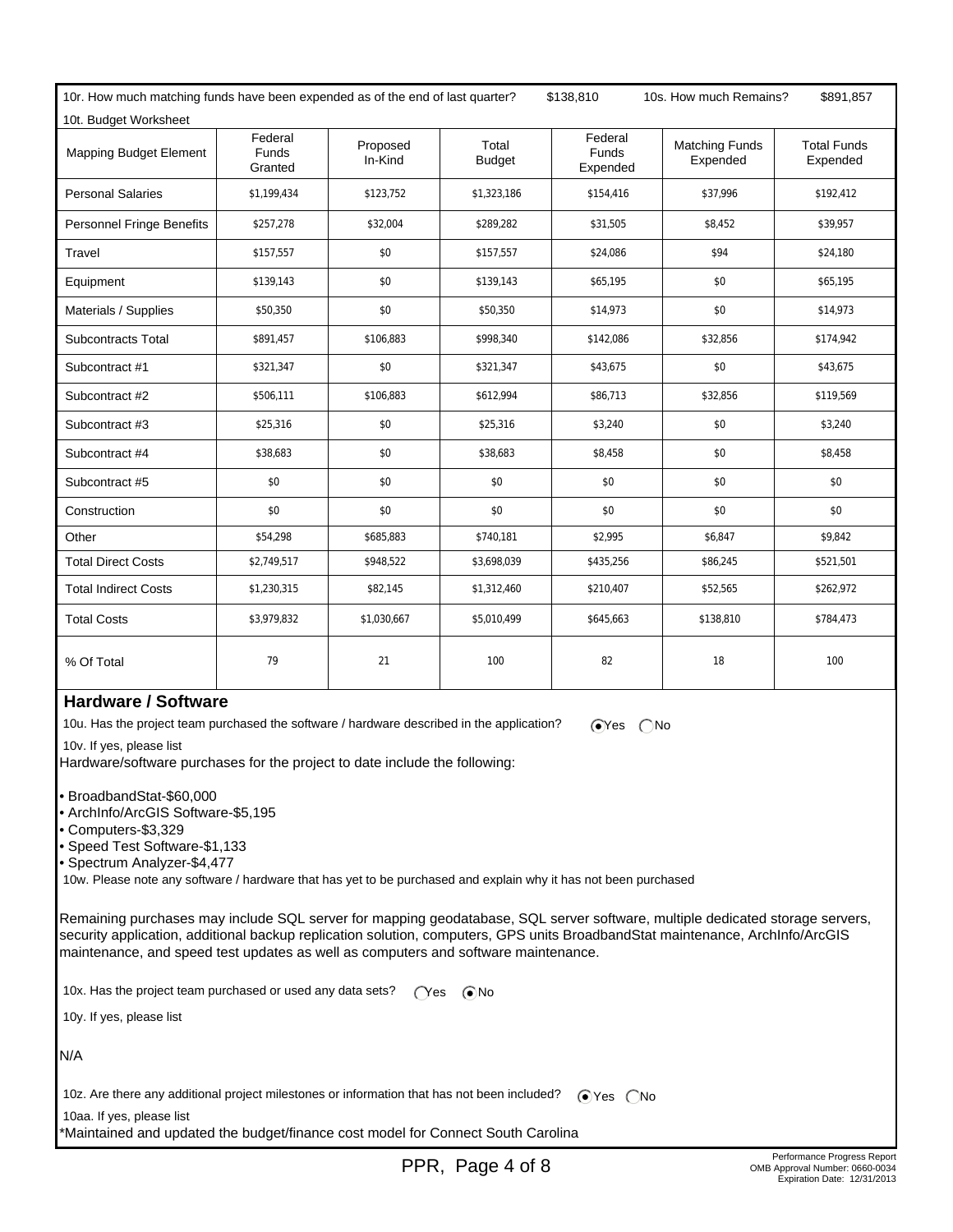\*Revised the project work plan and Work Breakdown Structure (WBS)

\*Maintained and managed the project work plan and WBS

\*Maintained and updated the Connect South Carolina website to explain the program and gather information from the consumer community; also added beta language requested by National Telecommunication and Information Administration (NTIA)

\*Continued to process speed tests from the Connect South Carolina speed test portal

\*Continued to receive and process the Connect South Carolina website broadband inquiries

\*Maintained the outreach and awareness strategy plan

\*Conducted periodic Connect South Carolina project team meetings

\*Produced monthly status reports, data collection activity log, and website statistics and distributed to the Connect South Carolina project team

\*Maintained and updated the broadband provider list

\*Distributed Non-Disclosure Agreement (NDA) to the Provider Community and securely stored the executed NDAs from Provider \*Conducted demonstrations of the BroadbandStat product

\*Monitored and continued updating the South Carolina BroadbandStat instance with the most accurate mapping data \*Updated and processed broadband coverage coordinate data sets from provider community

\*Submitted the Connect South Carolina 3rd Quarter 2010 American Recovery and Reinvestment Act Report and NTIA Performance Progress Report

\*Connect South Carolina continued to conduct on the ground field validation for the NTIA viable South Carolina providers \*Completed the final South Carolina residential survey report and presented the report to the South Carolina Stakeholders \*Completed the initial South Carolina business Survey Short report and presented the report to the South Carolina Stakeholders \*In response to the additional State Broadband Data & Development funding extending the grant through December 2014, project plan alterations and expansion commenced

10bb. Please describe any challenge or obstacle that you have encountered and detail the mitigation strategies the project team is employing

N/A

 10cc. Please provide any other information that you think would be useful to NTIA as it assesses your Broadband Mapping Project The matching funds documented are currently at 18% of the total funds expended. Connected Nation is working with the State of South Carolina to identify, secure and document additional sources of match including but not limited to increased leadership of the project by state staff, additional contributed office space, and the provision of datasets owned or controlled by state entities that would be beneficial to the project. We anticipate a significant increase in the match in the first quarter of 2011.

On September 27, Connect South Carolina received notice of a grant award extending SBDD mapping and planning activities for an additional three years. The project plan has been revised to include these new activities and will be formally submitted to NTIA by the scheduled deadline.

#### **11. Broadband Planning**

 11a. Please describe progress made against all goals, objectives, and milestones detailed in the approved Project Plan. Be sure to include a description of each major activity / milestone that you plan to complete and your current status

On behalf of the state of South Carolina, Connected Nation (CN) is working with its subcontractors to analyze demand-side data collected through statistical telephone surveys of 805 businesses statewide. Quotas were set by industry size and sector to ensure a representative sample of businesses was surveyed, and the results were weighted by industry size and sector to correct for minor variances. Analysis of these business survey results began in Q3 2010. Initial data analysis was completed in Q4 2010, with more indepth survey results scheduled to be provided to the state in Q1 2011. CN designed these surveys to measure technology adoption, barriers to adoption, and awareness of available broadband service among South Carolina businesses, and those results were compared to statewide figures provided by participating Internet service providers.

Connect South Carolina, in coordination with the state of South Carolina, began researching and drafting an initial planning report for the state during Q4 2010. This report will serve as a preliminary assessment of broadband infrastructure and adoption in South Carolina. The purpose of its development and release is to provide a detailed review of the current state of broadband in South Carolina and spark discussion across multiple broadband stakeholders in the state on key policy and strategies to expand and enhance broadband services. The report will be formally presented and released publicly within the state during Q1 2011. It will also be available for public review and comment on the Connect South Carolina website.

11b. Please describe any challenge or obstacle that you have encountered and detail the mitigation strategies the project team is employing

Connected Nation has been working closely with the state of South Carolina to ensure that our work exceeds expectations. During Q4 2010, there were no significant obstacles during the planning process.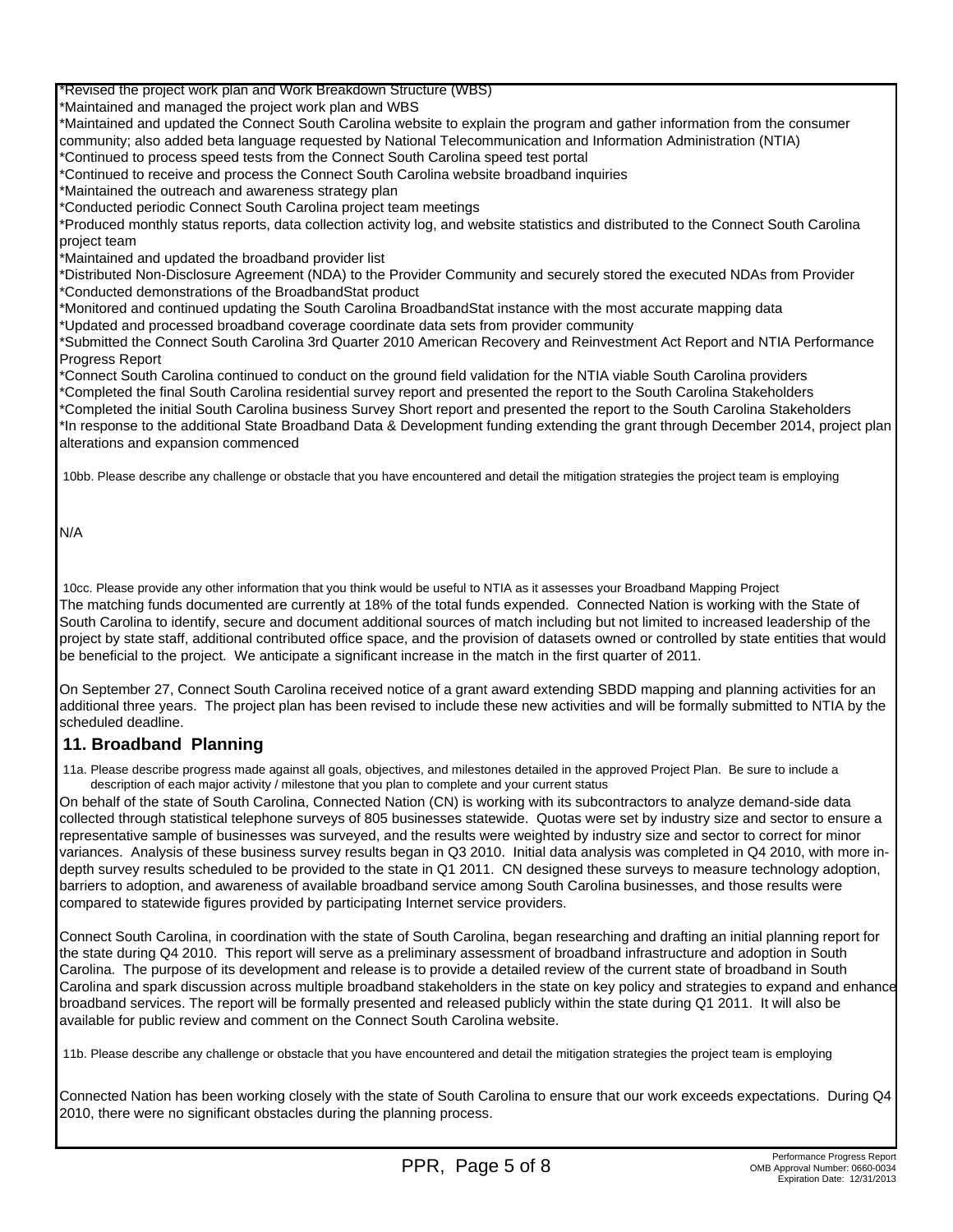11c. Does the Project Team anticipate any changes to the project plan for Broadband Planning?  $\bigcirc$  Yes  $\bigcirc$  No

 11d. If yes, please describe these anticipated changes. Please note that NTIA will need to approve changes to the Project Plan before they can be implemented

Upon approval of the project plan and budget, Connected Nation plans to alter the methodology of the residential survey update that was scheduled for Q1 2011 and is now funded by the SBDD Technical Assistance grant for South Carolina. This updated and improved methodology will provide a greater level of analysis regarding barriers to technology adoption among different socioeconomic and demographic groups. In particular, this revised methodology will oversample non-adopters in South Carolina in a way similar to that conducted by the FCC as part of the National Broadband Planning effort. This approach will help create a demographic and socioeconomic profile of the population of non-adopters in South Carolina. This information can then be applied at the local level of detail by area planning teams in South Carolina, who will be in a better position to develop local adoption initiatives that will target the barriers that are unique to that area.

On September 27, 2010 Connect South Carolina received notice of a grant award extending SBDD mapping and planning activities an additional three years. The project plan is currently under development and being revised to include these new activities. The updated plan will be submitted by February 2011 following the guidelines outlined in the extension granted to all awardees.

## **Funding**

| 11f. How much Remains?<br>\$0<br>11e. How much Federal funding has been expended as of the end of the last quarter? \$0 |                  |             |             |     |     |     |  |  |
|-------------------------------------------------------------------------------------------------------------------------|------------------|-------------|-------------|-----|-----|-----|--|--|
| 11g. How much matching funds have been expended as of the end of last quarter?<br>\$0<br>\$0<br>11h. How much Remains?  |                  |             |             |     |     |     |  |  |
| 11i. Planning Worksheet                                                                                                 |                  |             |             |     |     |     |  |  |
| <b>Personal Salaries</b>                                                                                                | \$0              | \$0         | \$0         | \$0 | \$0 | \$0 |  |  |
| Personnel Fringe Benefits                                                                                               | \$0              | \$0         | \$0         | \$0 | \$0 | \$0 |  |  |
| Travel                                                                                                                  | \$0              | \$0         | \$0         | \$0 | \$0 | \$0 |  |  |
| Equipment                                                                                                               | \$0              | \$0         | \$0         | \$0 | \$0 | \$0 |  |  |
| Materials / Supplies                                                                                                    | \$0              | \$0         | \$0         | \$0 | \$0 | \$0 |  |  |
| <b>Subcontracts Total</b>                                                                                               | \$0              | \$0         | \$0         | \$0 | \$0 | \$0 |  |  |
| Subcontract #1                                                                                                          | \$0              | \$0         | \$0         | \$0 | \$0 | \$0 |  |  |
| Subcontract #2                                                                                                          | \$0              | \$0         | \$0         | \$0 | \$0 | \$0 |  |  |
| Subcontract #3                                                                                                          | \$0              | \$0         | \$0         | \$0 | \$0 | \$0 |  |  |
| Subcontract #4                                                                                                          | \$0              | \$0         | \$0         | \$0 | \$0 | \$0 |  |  |
| Subcontract #5                                                                                                          | \$0              | \$0         | \$0         | \$0 | \$0 | \$0 |  |  |
| Construction                                                                                                            | \$0              | \$0         | \$0         | \$0 | \$0 | \$0 |  |  |
| Other                                                                                                                   | \$0              | \$0         | \$0         | \$0 | \$0 | \$0 |  |  |
| <b>Total Direct Costs</b>                                                                                               | \$0              | \$0         | \$0         | \$0 | \$0 | \$0 |  |  |
| <b>Total Indirect Costs</b>                                                                                             | \$0              | \$0         | \$0         | \$0 | \$0 | \$0 |  |  |
| <b>Total Costs</b>                                                                                                      | \$0              | \$0         | \$0         | \$0 | \$0 | \$0 |  |  |
| % Of Total                                                                                                              | $\boldsymbol{0}$ | $\mathbf 0$ | $\mathbf 0$ | 0   | 0   | 0   |  |  |

#### **Additional Planning Information**

11j. Are there any additional project milestones or information that has not been included?

N/A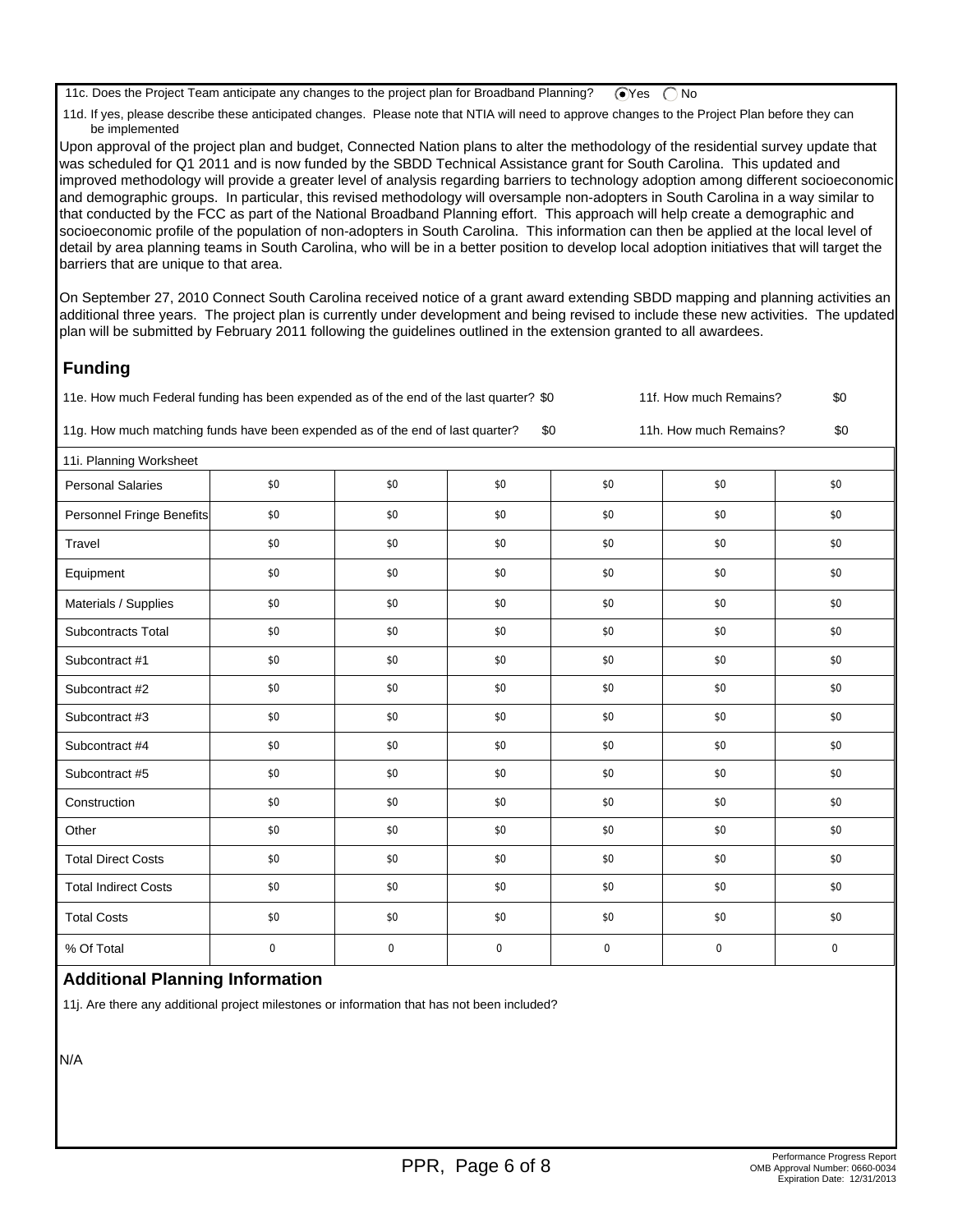11k. Please describe any challenge or obstacle that you have encountered and detail the mitigation strategies the Project Team is employing

N/A

11l. Please provide any other information that you think would be useful to NTIA as it assesses your Broadband Mapping Project

All planning costs have been combined with the mapping costs and reported in the mapping section above